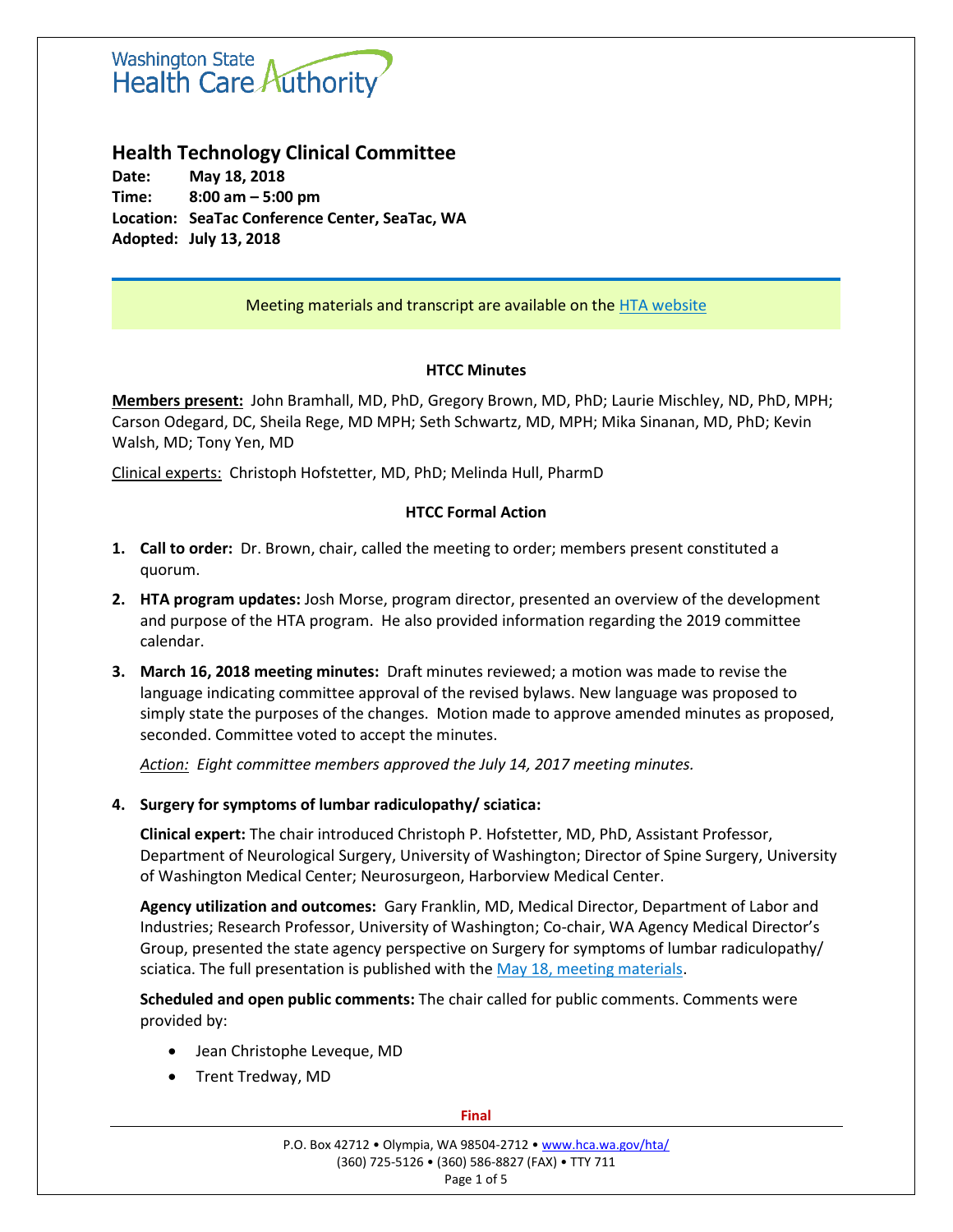Public presentation materials provided are published with the May 18, meeting [materials.](http://www.hca.wa.gov/about-hca/health-technology-assessment/meetings-and-materials)

#### **Vendor report / HTCC question and answer:**

Leila Kahwati, MD, MPH presented the evidence review for Surgery for symptoms of lumbar radiculopathy/ sciatica. The full presentation is published with the [May 18, meeting materials.](http://www.hca.wa.gov/about-hca/health-technology-assessment/meetings-and-materials)

#### **HTCC coverage vote and formal action:**

#### *Committee decision*

Based on the deliberations of key health outcomes the committee decided that it had the most complete information: a comprehensive and current evidence report, public comments, and state agency utilization information. The committee also determined that current evidence is sufficient to make a determination on this topic.

The committee concluded that the current evidence on surgery for lumbar radiculopathy/ sciatica should be considered and voted on by separate procedure type: open procedures, microdisectomy procedures and procedures that do not include laminectomy, laminotomy or foraminotomy. The committee discussed and voted separately on the evidence for use of these procedures by type. The committee considered the evidence and gave greatest weight to the evidence it determined, based on objective factors, to be the most valid and reliable.

Based on these findings, the committee voted to cover with conditions open discectomy and microdiscectomy, with or without endoscopy. This includes lumbar laminectomy, laminotomy, discectomy, foraminotomy. Separately, the committee voted to not cover minimally invasive procedures that do not include laminectomy, laminotomy, or foraminotomy including, but not limited to, energy ablation techniques, Automated Percutaneous Lumbar Discectomy (APLD), percutaneous laser, and nucleoplasty.

|                                     | <b>Not</b><br>covered | Covered under<br>certain conditions | Covered<br>unconditionally |
|-------------------------------------|-----------------------|-------------------------------------|----------------------------|
| Open procedures                     |                       | 8                                   |                            |
| Microdiscectomy surgical procedures |                       | 8                                   |                            |
| Minimally invasive procedures       |                       |                                     |                            |

### *Discussion*

The committee reviewed and discussed the available studies of surgical treatment for lumbar radiculopathy. Details of study design, inclusion criteria and other factors affecting study quality were discussed and considered. A majority of committee members found the evidence sufficient to determine that select open and micro-procedures for lumbar radiculopathy were equivalent for safety and equivalent for effectiveness compared to alternatives, and less than sufficient or unproven for cost-effectiveness. For minimally invasive techniques that do not include laminectomy, laminotomy or foraminotomy a majority found the evidence to be unproven for efficacy, safety and cost-effectiveness. Based on the information reviewed and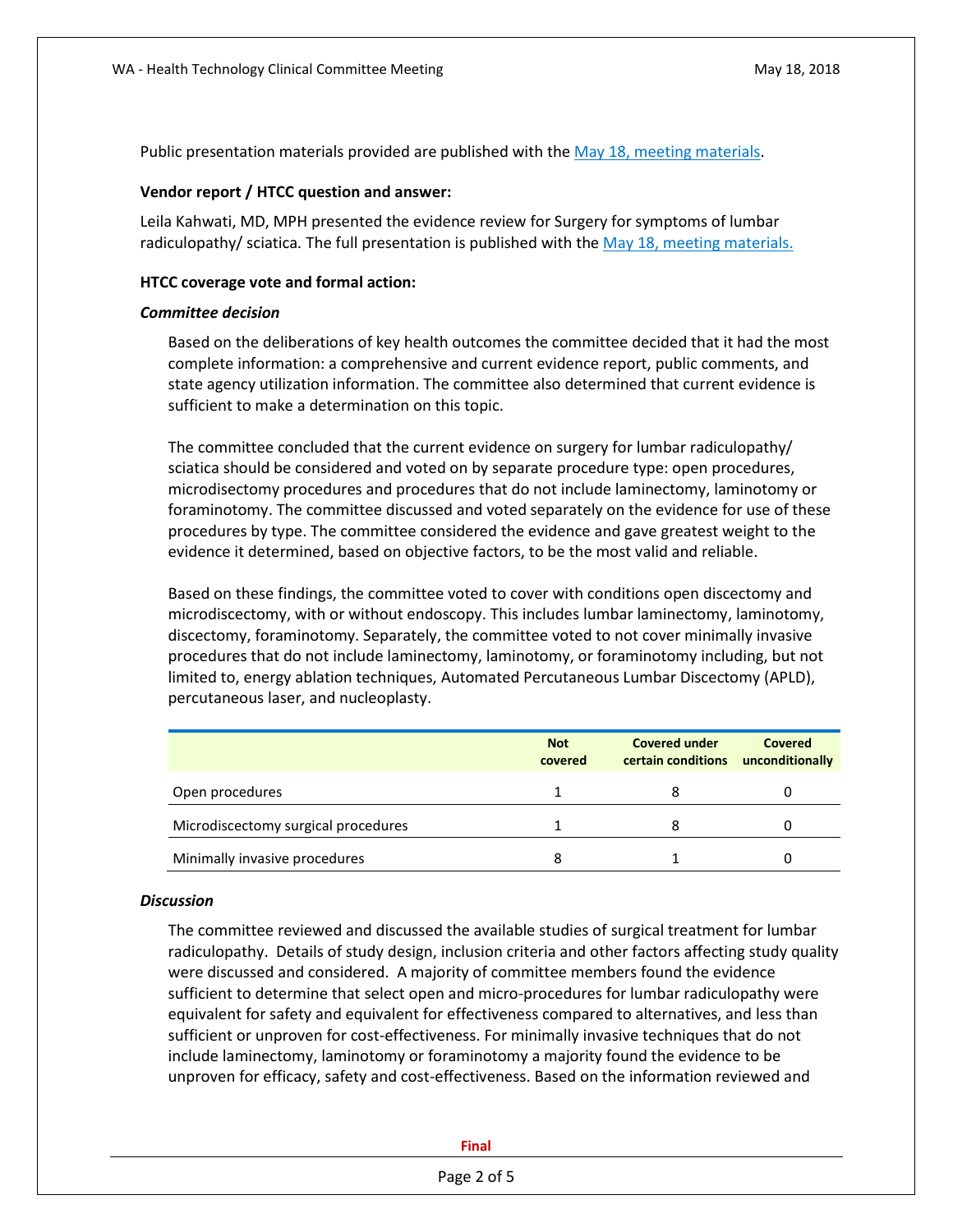considered, the committee identified conditions for coverage. A majority of the committee voted to cover with conditions surgery for lumbar radiculopathy/ sciatica.

### *Limitations*

Open discectomy and microdiscectomy with or without endoscopy (lumbar laminectomy, laminotomy, discectomy, foraminotomy) are covered with conditions:

- Adult patients with lumbar radiculopathy with subjective and objective neurologic findings that are corroborated with an advanced imaging test (CT scan, MRI or myelogram), AND
- Failure to improve with minimum of six weeks of non-surgical care unless progressive motor weakness is present.

Not covered - Minimally invasive procedures that do not include laminectomy, laminotomy, or foraminotomy including, but not limited to, energy ablation techniques, APLD, percutaneous laser, nucleoplasty, etc.

### *Action*

The committee checked for availability of a Medicare national coverage decision (NCD). Medicare does not have an NCD for open standard or microsurgical decompressive procedures.

The committee discussed clinical guidelines identified for surgery for lumbar radiculopathy/ sciatica from the following organizations:

- Low back pain and sciatica in over 16s: assessment and management-Invasive treatments; National Institute for Health and Care Excellence (NICE) 2016.
- Clinical Guidelines for Diagnosis and Treatment of Lumbar Disc Herniation with Radiculopathy; North American Spine Society (2012).
- Interventional Therapies, Surgery, and Interdisciplinary Rehabilitation for Low Back Pain; American Society of Interventional Pain Physicians (2013).
- Low back disorders. In occupational medicine practice guidelines: evaluation and management of common health problems and functional recovery in workers; American College of Occupational and Environmental Medicine (2016).
- Percutaneous transforaminal endoscopic lumbar discectomy for sciatica: Interventional procedures guidance (2016).
- Percutaneous interlaminar endoscopic lumbar discectomy for sciatica: Interventional procedures guidance (2016).
- Percutaneous coblation of the intervertebral disc for low back pain and sciatica: Interventional procedures guidance (2016).
- Percutaneous electrothermal treatment of the intervertebral disc annulus for low back pain and sciatica: Interventional procedures guidance (2016).
- Percutaneous intradiscal radiofrequency treatment of the intervertebral disc nucleus for low back pain: Interventional procedures guidance (2016).
- Epiduroscopic lumbar discectomy through the sacral hiatus for sciatica: Interventional procedures guidance (2016).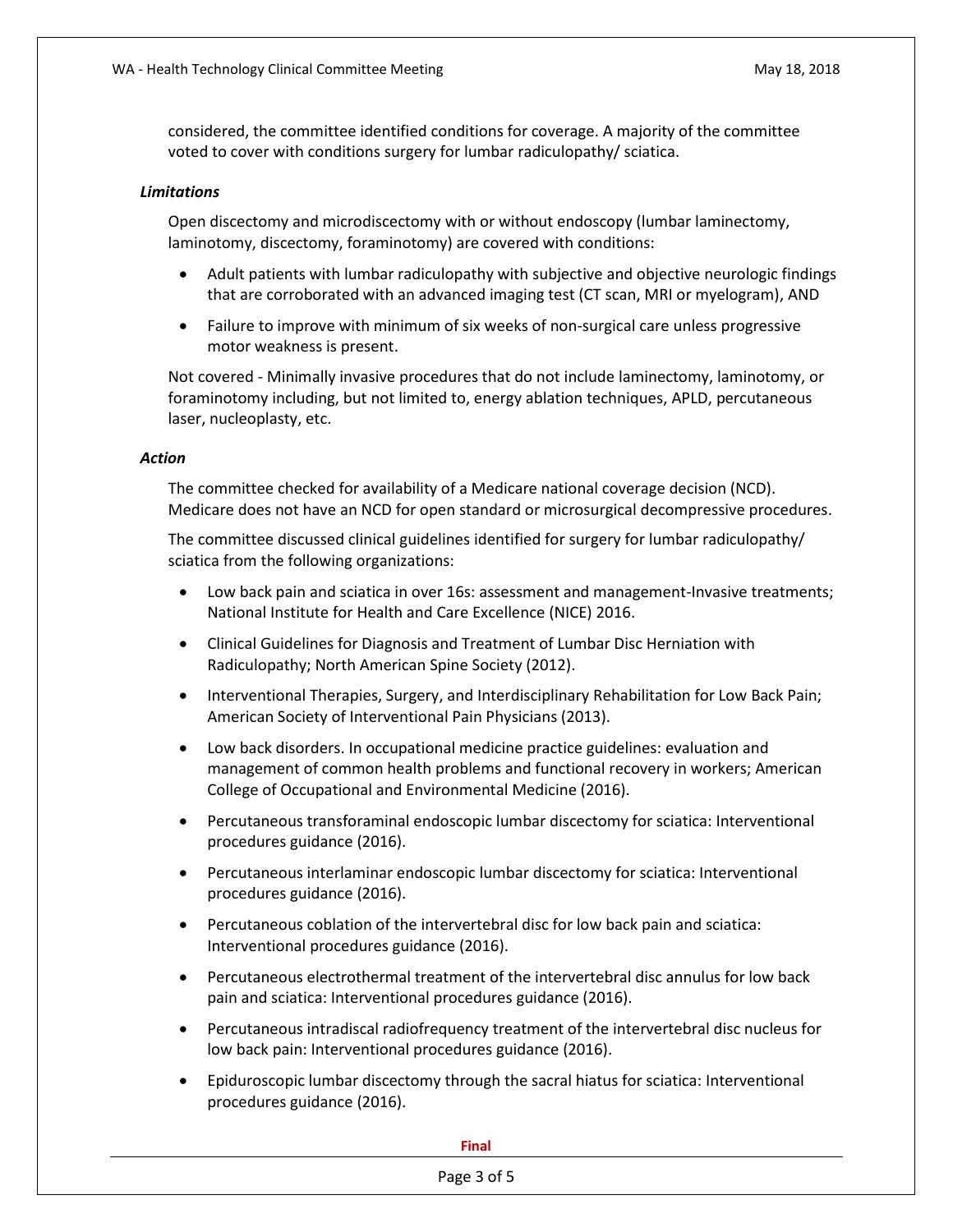- Percutaneous intradiscal laser ablation in the lumbar spine: Interventional guidance (2010).
- Automated percutaneous mechanical lumbar discectomy: Interventional procedures guidance (2005).
- Endoscopic laser foraminoplasty: Interventional procedures guidance (2003).

The committee's determinations are consistent with these guidelines.

### **5. Pharmacogenetic testing for patients being treated with oral anticoagulants:**

**Clinical expert:** The chair introduced Melinda Hull, CACP, Clinical Programs Coordinator, Kaiser Permanente.

**Agency utilization and outcomes:** Charissa Fotinos, MD, Deputy Chief Medical Officer, Washington Health Care Authority, presented the state agency perspective for Pharmacogenetic testing for patients being treated with oral anticoagulants. The full presentation is published with th[e May 18,](http://www.hca.wa.gov/about-hca/health-technology-assessment/meetings-and-materials)  [meeting materials.](http://www.hca.wa.gov/about-hca/health-technology-assessment/meetings-and-materials)

**Scheduled and open public comments:** The chair called for public comments. No comments were provided.

**Vendor report/ HTCC question and answer:** Valerie J. King, MD, MPH presented the evidence review for Pharmacogenetic testing for patients being treated with oral anticoagulants*.* The full presentation is published with the [May 18, meeting materials.](http://www.hca.wa.gov/about-hca/health-technology-assessment/meetings-and-materials)

### **HTCC coverage vote and formal action:**

### *Committee decision*

Based on the deliberations of key health outcomes the committee decided that it had the most complete information: a comprehensive and current evidence report, public comments, and state agency utilization information. The committee decided that the current evidence on Pharmacogenetic testing for patients being treated with oral anticoagulants is sufficient to make a determination on this topic. The committee discussed and voted on the evidence for use of Pharmacogenetic testing for patients being treated with oral anticoagulants compared to selfmonitoring with conventional meters and other study methods (i.e. sham CGM). The committee considered the evidence and gave greatest weight to the evidence it determined, based on objective factors, to be the most valid and reliable.

Based on these findings, the committee voted to cover Pharmacogenetic testing for patients being treated with oral anticoagulants with conditions.

|                                                                                | <b>Not</b> | <b>Covered under</b> | Covered         |
|--------------------------------------------------------------------------------|------------|----------------------|-----------------|
|                                                                                | covered    | certain conditions   | unconditionally |
| Pharmacogenetic testing for patients being<br>treated with oral anticoagulants |            | q                    |                 |

### *Discussion*

The committee reviewed and discussed the available studies of use of pharmacogenetic testing for patients being treated with oral anticoagulants. Details of study design, inclusion criteria,